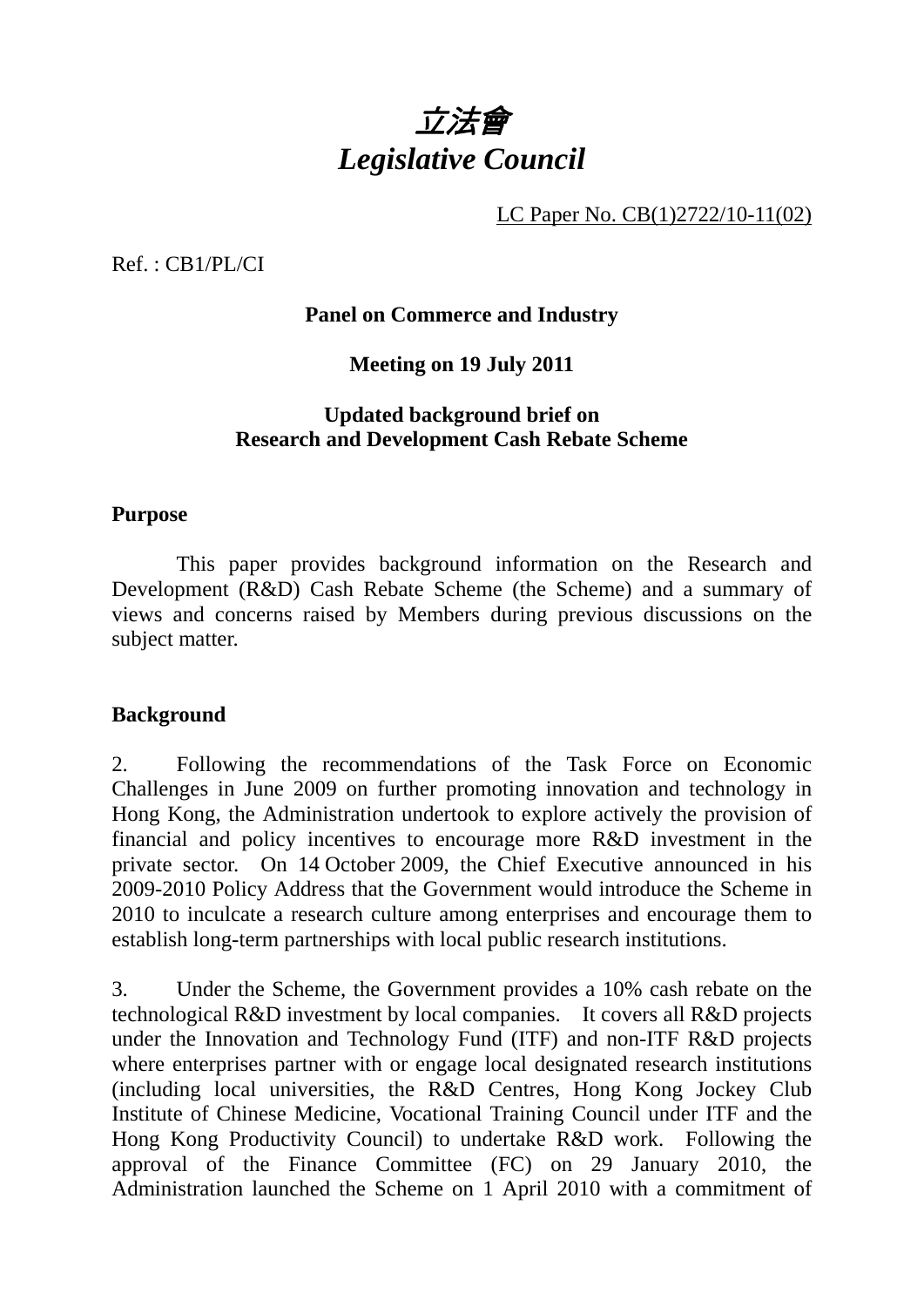\$200 million. The Administration will conduct a review on the effectiveness of the Scheme after three years.

# **Previous discussions**

### Panel on Commerce and Industry

4. At the meetings of the Panel on Commerce and Industry (the Panel) on 20 October and 15 December 2009, the Administration briefed members on the proposed implementation framework for the Scheme. Panel members in general supported the Scheme and considered that it was an innovative initiative to encourage enterprises to increase their investment in R&D. Unlike tax rebate schemes, the Scheme obviated the need for enterprises to generate a profit before becoming eligible for the rebate. The Scheme would also provide more job opportunities for university graduates and expand the commercialization of R&D deliverables. Some members suggested that the Administration should conduct a review on the effectiveness of the Scheme after one year instead of three years. The Administration accepted members' suggestion and agreed to monitor the operation of the Scheme on an annual basis.

5. Some Panel members opined that apart from providing direct financial support, the Administration should step up efforts in grooming talent and bringing in talent which was unavailable in Hong Kong. The Administration should also consider measures to encourage the commercialization of R&D deliverables in Hong Kong rather than allowing the technologies to be acquired by overseas companies, so as to create more job opportunities in Hong Kong. Moreover, the Administration should foster cooperation amongst the Government, the industry and the various stakeholders in this area, and formulate a forward-looking manpower plan for the R&D industry.

6. Some Panel members suggested that in addition to cash rebate, the Administration should provide incentives for enterprises to set aside a certain percentage of their profits for R&D purpose by means of tax concessions. The Administration advised that a 100% deduction for R&D expenditure from the business profits for the purpose of tax assessment was already provided for under section 16B of the Inland Revenue Ordinance (Cap. 112). The Scheme was designed to provide added incentives on top of the existing tax concession to further stimulate private investment in R&D, which would contribute to the overall Gross Domestic Product. The Administration would monitor the response to the Scheme and make suitable adjustments to the financial commitment as and when necessary.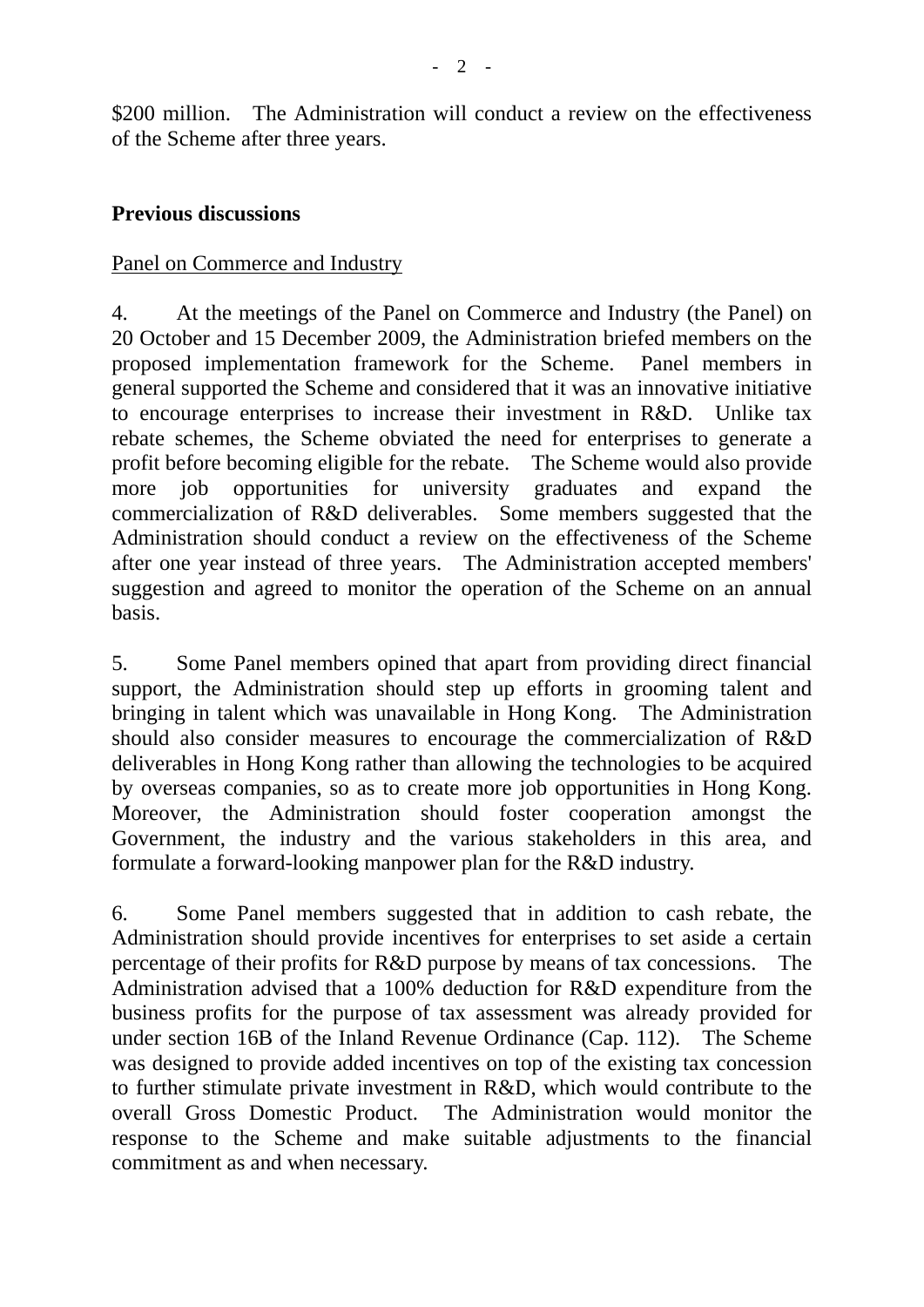### Special Finance Committee meeting

7. At the special FC meeting to examine the Estimates of Expenditure 2011-2012 on 21 March 2011, Members raised questions on the recent developments of the Scheme. The Administration advised that as at end-December 2010, a total of 153 applications had been approved within the first 9 months, involving a total cash rebate of \$4.46 million and benefiting 135 enterprises. The highest and lowest amount of cash rebate disbursed among the cases were \$814,500 and \$500 respectively. So far, all approved applications were related to ITF projects. The Administration anticipated that about 310 applications would be approved in 2011, with an estimated cash rebate of about \$14.4 million. The Administration would review the Scheme annually and conduct a comprehensive review in 2013, including the Scheme's coverage and level of cash rebate. Members were concerned about the low level of cash rebate granted under the Scheme, with only \$4.46 million out of the \$200 million had been approved within the first 9 months. They urged the Administration to step up efforts in promoting the Scheme.

### **Recent developments**

8. At the meeting of the Panel on 19 April 2011, members noted that in the first year of operation, the Scheme approved over 200 applications with a total cash rebate of around \$5.8 million. The Administration advised that the response to the Scheme was less favourable than originally envisaged. Possible reasons could be that the operation of the Scheme remained new, there was no deadline for applying the Scheme, slow progress in individual ITF projects, and the level of rebate not attractive enough. The Innovation and Technology Commission would review the Scheme (including the scope, level of rebate, etc.) and introduce improvement measures as appropriate.

### **Latest position**

9. The Administration will brief the Panel on 19 July 2011 on the progress of the implementation of the Scheme.

# **Relevant papers**

Administration's paper for the Commerce and Industry Panel meeting on 20 October 2009 http://www.legco.gov.hk/yr09-10/english/panels/ci/papers/ci1020cb1-13-3-e.pdf